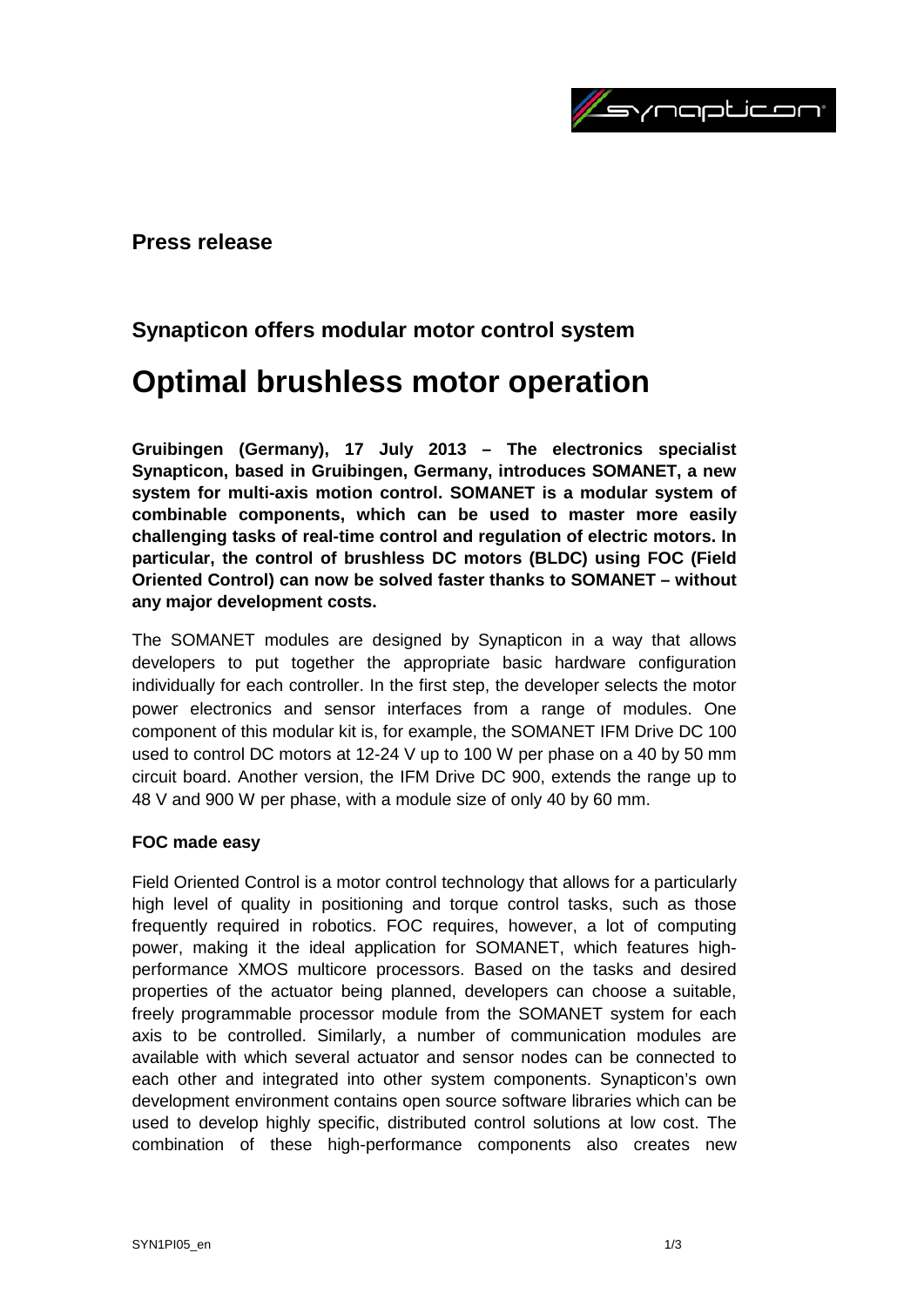

possibilities for the design of system architectures. Instead of passing simple control commands, such as speed, from a central computer to the motor and closing the control loop via the fieldbus, as has been standard practice to dated, more abstract commands can be used that are then implemented by the distributed processors with local intelligence. The technology of such distributed embedded systems with mechatronic interfaces therefore makes it possible to actually implement the concept of cyber-physical systems.

With Synapticon SOMANET, prototypes of products that incorporate motors and sensors can be built and programmed more quickly. In addition, systems developed based on this modular kit can be transferred to serial or mass production with virtually no additional effort thanks to their compact design.

#### **Images available**

The images below can be downloaded from the Internet in printer-friendly format: <http://www.htcm.de/kk/synapticon>



## **About Synapticon GmbH**

**development costs.**

Synapticon, established in 2010, is a young and international company based in Gruibingen, Baden-Württemberg, which develops innovative embedded systems to improve the robotics and automation technology of the future. Synapticon's DYNARC Distributed Computing Technology combines modular embedded hardware, model-based software engineering and a complete development environment to facilitate and accelerate the development process for manufacturers of complex products, machinery and facilities. Synapticon also operates as an engineering service provider.